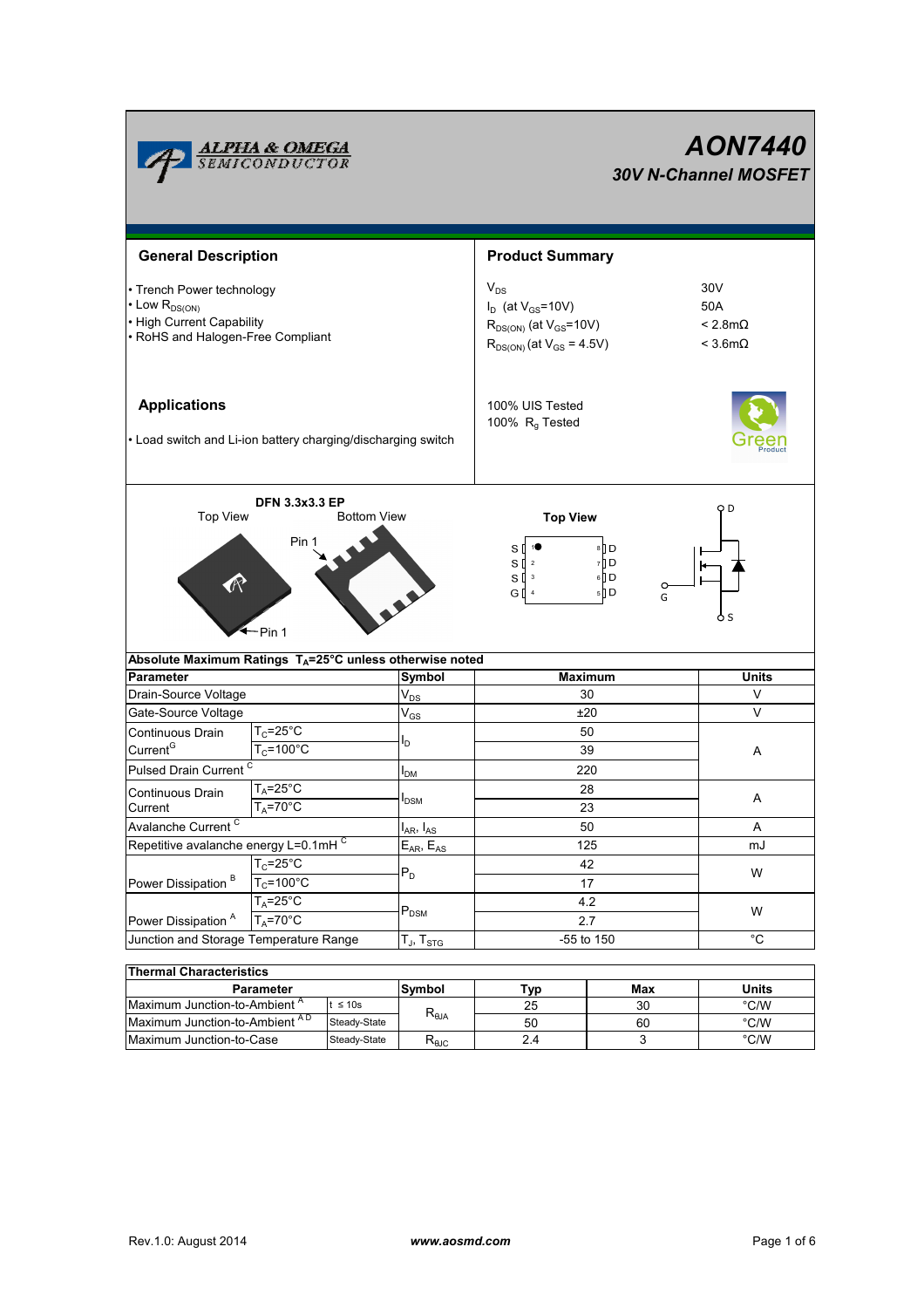

### **Electrical Characteristics (TJ=25°C unless otherwise noted)**

| <b>Symbol</b>                          | <b>Parameter</b>                                   | <b>Conditions</b>                                                                        |                     | Min  | <b>Typ</b> | <b>Max</b> | <b>Units</b> |  |  |
|----------------------------------------|----------------------------------------------------|------------------------------------------------------------------------------------------|---------------------|------|------------|------------|--------------|--|--|
| <b>STATIC PARAMETERS</b>               |                                                    |                                                                                          |                     |      |            |            |              |  |  |
| <b>BV<sub>DSS</sub></b>                | Drain-Source Breakdown Voltage                     | $I_D = 250 \mu A$ , $V_{GS} = 0V$                                                        |                     | 30   | 36         |            | $\vee$       |  |  |
| $I_{DSS}$                              | Zero Gate Voltage Drain Current                    | $V_{DS}$ =30V, $V_{GS}$ =0V                                                              |                     |      |            | 1          | μA           |  |  |
|                                        |                                                    |                                                                                          | $T_J = 55^{\circ}C$ |      |            | 5          |              |  |  |
| $I_{GSS}$                              | Gate-Body leakage current                          | $V_{DS}$ =0V, $V_{GS}$ = $\pm$ 20V                                                       |                     |      |            | 100        | nA           |  |  |
| $V_{\text{GS}(\text{th})}$             | Gate Threshold Voltage                             | $V_{DS} = V_{GS} I_D = 250 \mu A$                                                        |                     | 1.1  | 1.7        | 2.3        | $\vee$       |  |  |
|                                        | Static Drain-Source On-Resistance                  | $V_{GS}$ =10V, $I_D$ =20A                                                                |                     |      | 2.3        | 2.8        | $m\Omega$    |  |  |
| $R_{DS(ON)}$                           |                                                    |                                                                                          | $TJ=125^{\circ}C$   |      | 3.8        | 4.6        |              |  |  |
|                                        |                                                    | $V_{GS} = 4.5V, I_D = 20A$                                                               |                     |      | 2.9        | 3.6        | $m\Omega$    |  |  |
| <b>g</b> <sub>FS</sub>                 | <b>Forward Transconductance</b>                    | V <sub>DS</sub> =5V, I <sub>D</sub> =20A                                                 |                     | 100  |            | S          |              |  |  |
| $V_{SD}$                               | Diode Forward Voltage                              | $IS=1A, VGS=0V$                                                                          |                     | 0.7  | 1          | V          |              |  |  |
| $I_{\rm S}$                            | Maximum Body-Diode Continuous Current <sup>G</sup> |                                                                                          |                     |      |            | 50         | A            |  |  |
|                                        | <b>DYNAMIC PARAMETERS</b>                          |                                                                                          |                     |      |            |            |              |  |  |
| $C_{\text{iss}}$                       | Input Capacitance                                  |                                                                                          |                     |      | 2820       |            | pF           |  |  |
| $C_{\rm oss}$                          | Output Capacitance                                 | $V_{GS}$ =0V, $V_{DS}$ =15V, f=1MHz                                                      |                     |      | 410        |            | pF           |  |  |
| $C_{\rm rss}$                          | Reverse Transfer Capacitance                       |                                                                                          |                     | 280  |            | pF         |              |  |  |
| $R_{q}$                                | Gate resistance                                    | $V_{GS}$ =0V, $V_{DS}$ =0V, f=1MHz                                                       | 1.7                 | 3.5  | 5          | Ω          |              |  |  |
|                                        | <b>SWITCHING PARAMETERS</b>                        |                                                                                          |                     |      |            |            |              |  |  |
| $Q_q(10V)$                             | <b>Total Gate Charge</b>                           | $V_{GS}$ =10V, $V_{DS}$ =15V, $I_D$ =20A                                                 |                     |      | 54         | 75         | nC           |  |  |
| $Q_g(4.5V)$                            | <b>Total Gate Charge</b>                           |                                                                                          |                     |      | 25         | 35         | nC           |  |  |
| $\mathsf{Q}_{\mathsf{gs}}$             | Gate Source Charge                                 |                                                                                          |                     |      | 6.5        |            | nC           |  |  |
| $\mathsf{Q}_{\underline{\mathsf{gd}}}$ | Gate Drain Charge                                  |                                                                                          |                     |      | 12.5       |            | пC           |  |  |
| $t_{D(0n)}$                            | Turn-On DelayTime                                  |                                                                                          |                     |      | 7          |            | ns           |  |  |
| $\mathsf{t}_{\mathsf{r}}$              | Turn-On Rise Time                                  | $V_{GS}$ =10V, V <sub>DS</sub> =15V, R <sub>I</sub> =0.75Ω,<br>$\rm R_{GEN}$ =3 $\Omega$ |                     |      | 10         |            | ns           |  |  |
| $t_{D(off)}$                           | Turn-Off DelayTime                                 |                                                                                          |                     |      | 58         |            | ns           |  |  |
| $\mathfrak{t}_{\mathsf{f}}$            | Turn-Off Fall Time                                 |                                                                                          |                     |      | 20         |            | ns           |  |  |
| $t_{rr}$                               | Body Diode Reverse Recovery Time                   | $I_F$ =20A, dl/dt=500A/ $\mu$ s                                                          |                     |      | 15.5       |            | ns           |  |  |
| $Q_{rr}$                               | Body Diode Reverse Recovery Charge                 | $I_F$ =20A, dl/dt=500A/ $\mu$ s                                                          |                     | 31.5 |            | пC         |              |  |  |

A. The value of R<sub>θJA</sub> is measured with the device mounted on 1in<sup>2</sup> FR-4 board with 2oz. Copper, in a still air environment with T<sub>A</sub> =25°C. The Power dissipation P<sub>DSM</sub> is based on R<sub>AJA</sub> t ≤ 10s value and the maximum allowed junction temperature of 150°C. The value in any given application depends on the user's specific board design.

B. The power dissipation P<sub>D</sub> is based on T<sub>J(MAX)</sub>=150°C, using junction-to-case thermal resistance, and is more useful in setting the upper<br>dissipation limit for cases where additional heatsinking is used.

C. Repetitive rating, pulse width limited by junction temperature T<sub>J(MAX)</sub>=150°C. Ratings are based on low frequency and duty cycles to keep initial  $T_J = 25^\circ$  C.

D. The  $R_{AIA}$  is the sum of the thermal impedence from junction to case  $R_{AIC}$  and case to ambient.

E. The static characteristics in Figures 1 to 6 are obtained using <300µs pulses, duty cycle 0.5% max.

F. These curves are based on the junction-to-case thermal impedence which is measured with the device mounted to a large heatsink, assuming a maximum junction temperature of  $T_{J(MAX)}$ =150° C. The SOA curve provides a single pulse rating.

G. The maximum current rating is limited by package.

H. These tests are performed with the device mounted on 1 in<sup>2</sup> FR-4 board with 2oz. Copper, in a still air environment with T<sub>A</sub>=25°C.

THIS PRODUCT HAS BEEN DESIGNED AND QUALIFIED FOR THE CONSUMER MARKET. APPLICATIONS OR USES AS CRITICAL COMPONENTS IN LIFE SUPPORT DEVICES OR SYSTEMS ARE NOT AUTHORIZED. AOS DOES NOT ASSUME ANY LIABILITY ARISING OUT OF SUCH APPLICATIONS OR USES OF ITS PRODUCTS. AOS RESERVES THE RIGHT TO IMPROVE PRODUCT DESIGN, FUNCTIONS AND RELIABILITY WITHOUT NOTICE.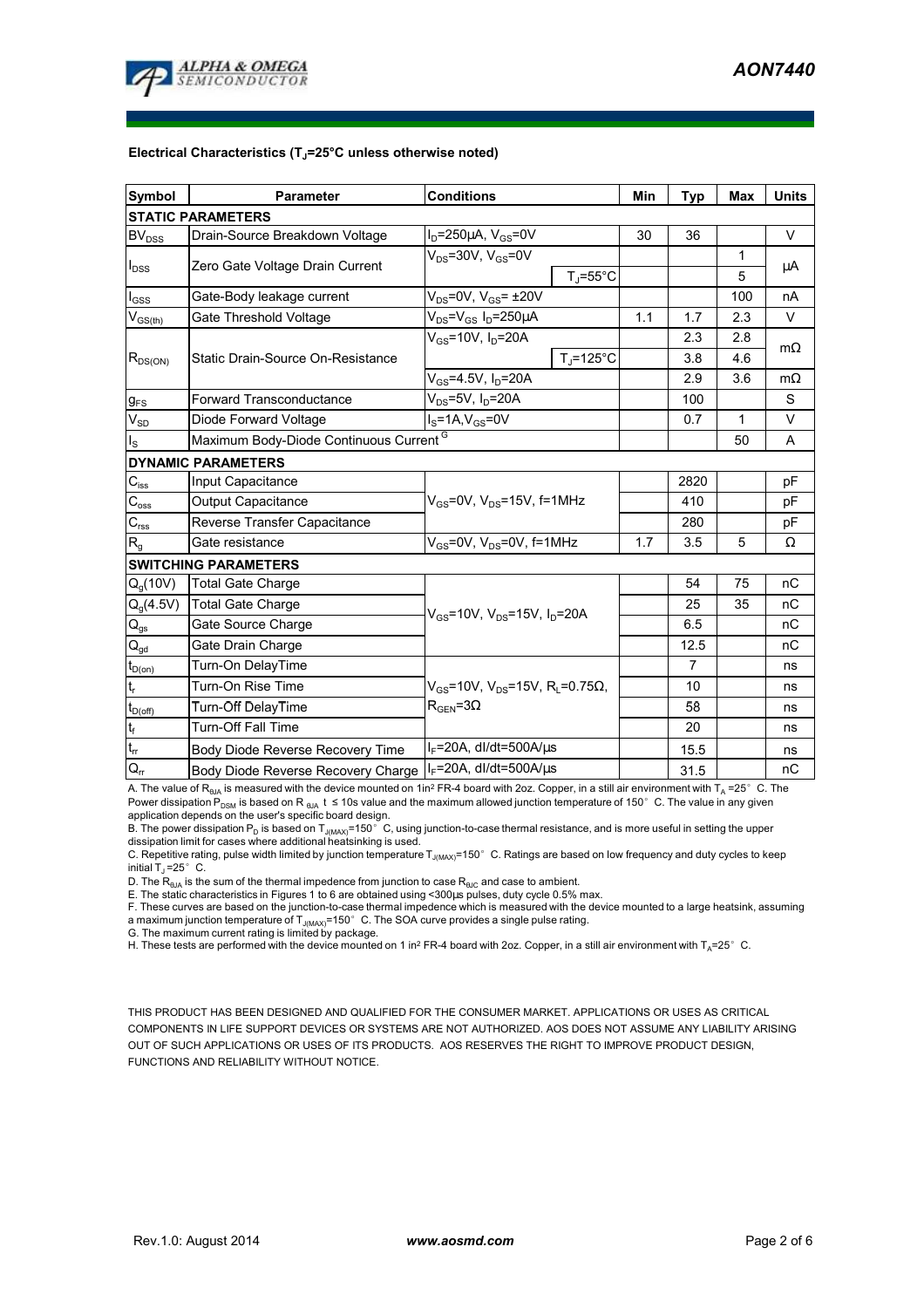

# **TYPICAL ELECTRICAL AND THERMAL CHARACTERISTICS**

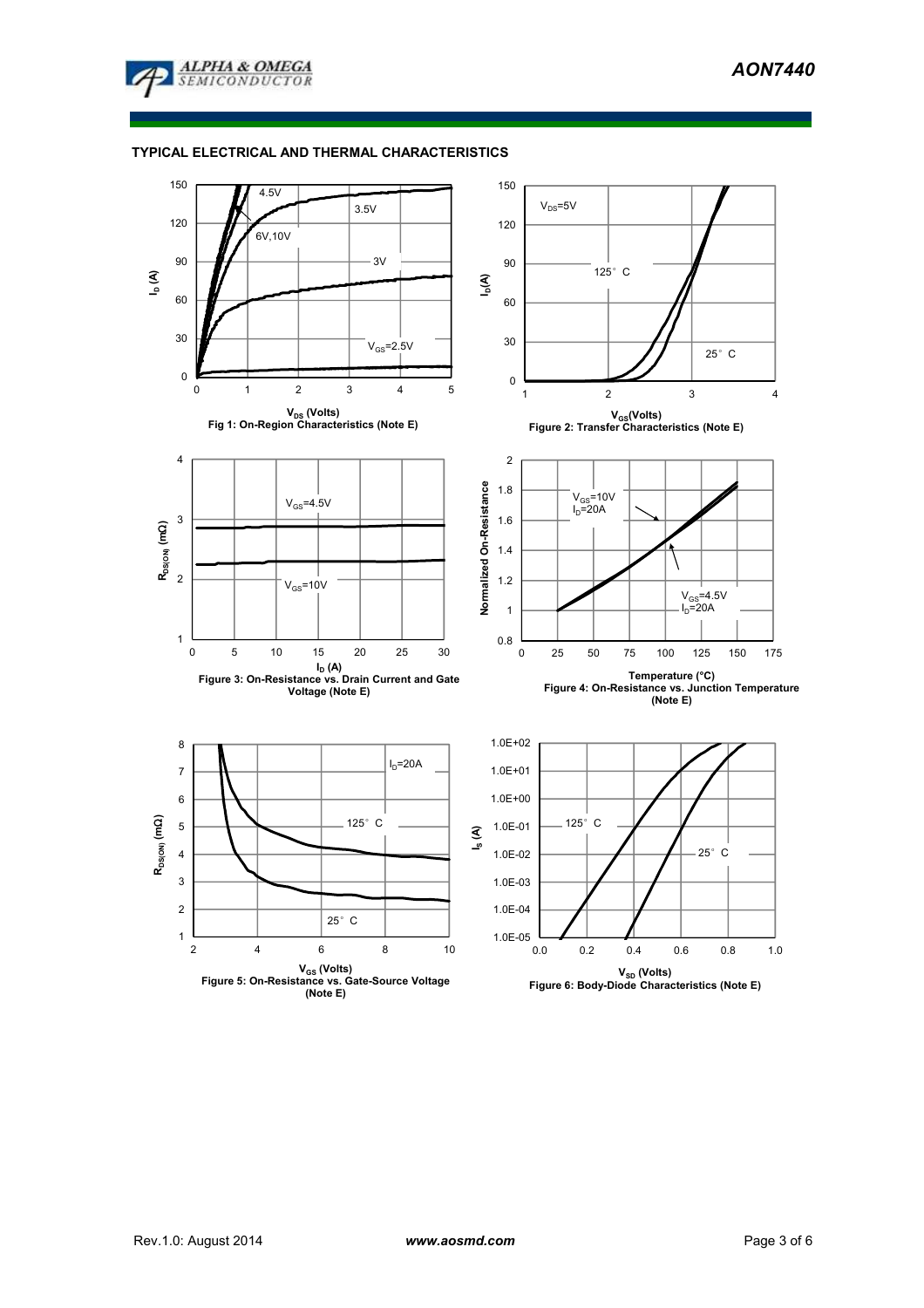

### **TYPICAL ELECTRICAL AND THERMAL CHARACTERISTICS**



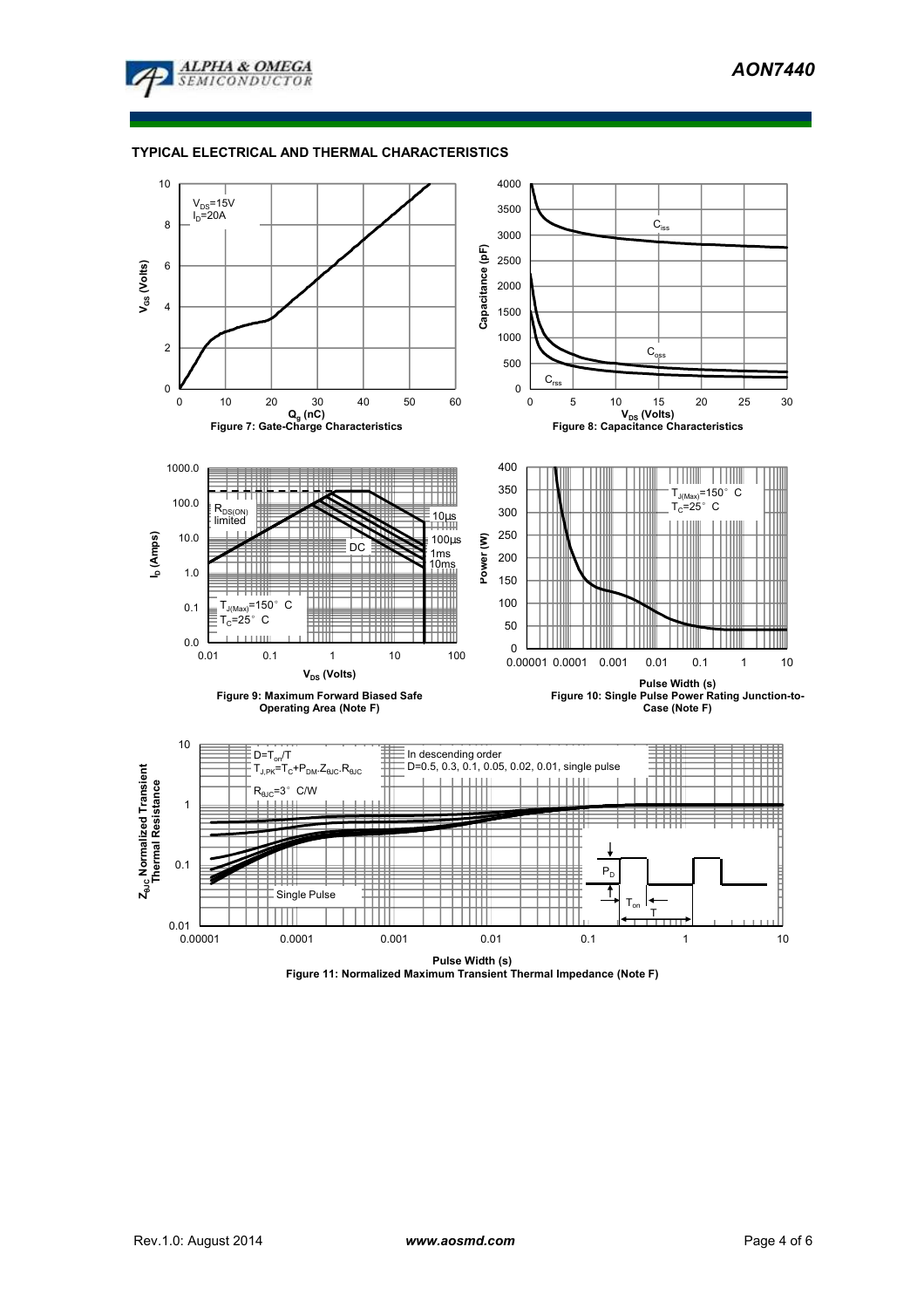

## **TYPICAL ELECTRICAL AND THERMAL CHARACTERISTICS**